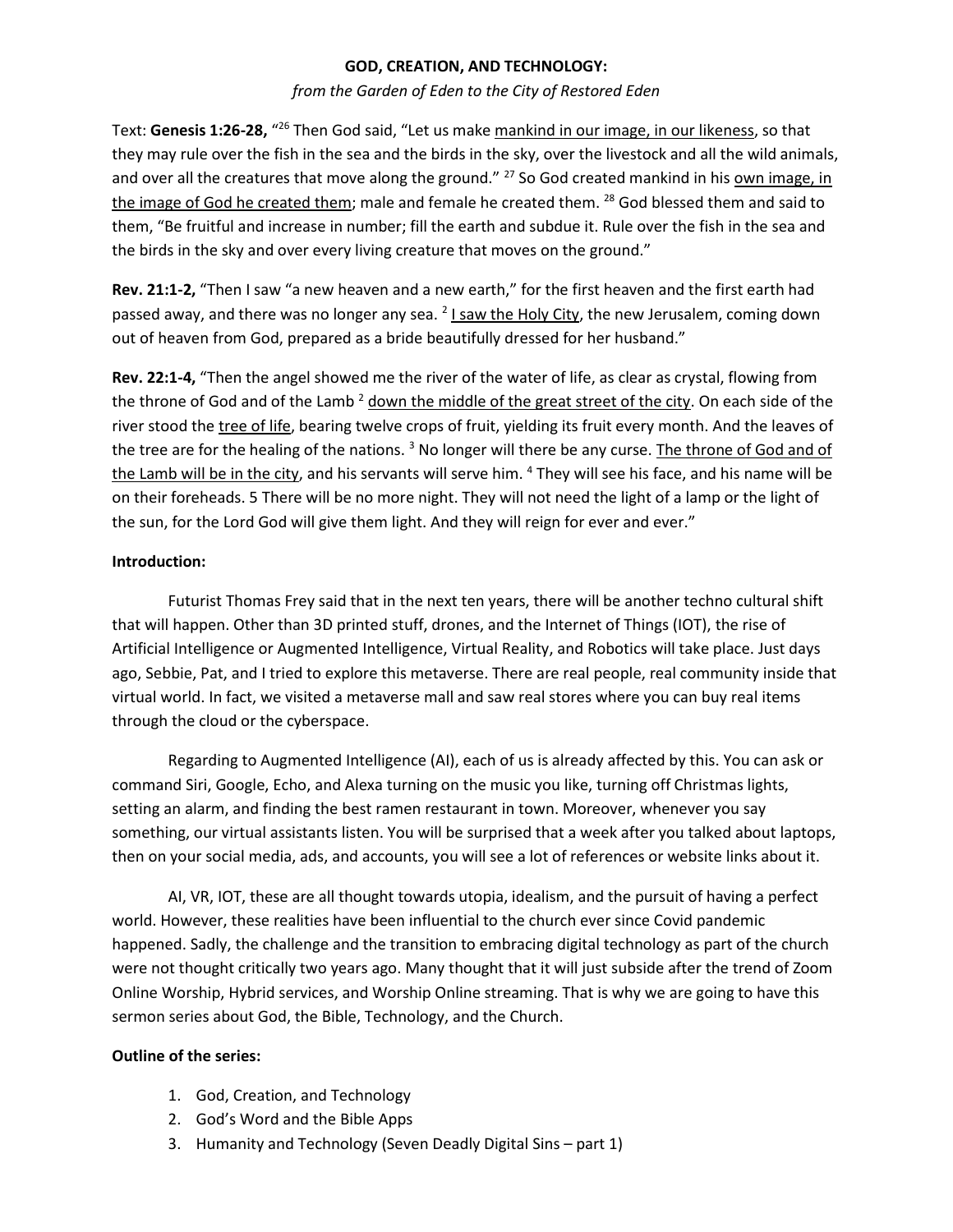- 4. Games, Social Media, and the Christian (Seven Deadly Digital Sins part 2)
- 5. The Church's Response to Technology (Missions, 666, and Redemption)

#### **Background:**

Nowadays, GenX (and Baby Boomers) people are digital immigrants who see digital tech as progress. While Millennials see digitality as a norm, essential. And the GenZ—digital natives—as language. The distinctions are needed to be understood to close the techno-cultural gap. Hence, the study of DT is significant to all generations. Explain the challenge or confusion of this gap.\*

To be fair, there are also many people who are skeptics about engaging technology. They see this as part of the 666 or marks of the beast (this topic we will discuss this next time). The tendency is we abhor this technology and criticized those people who are promoting it. So, what does the history of the Church say about this claim? Is technology really bad for the church? Let us see.

#### **Technology in Church history**

The greatest technological influence on Christianity was the invention of the **printing press** by German innovator Johannes Gutenberg in the 1440s. The first book produced by **Gutenberg's Press** was a Bible—known as Gutenberg Bible. This technology, his press, was the means to crystalize the Reformation Age of Martin Luther and other Protestants through printing pamphlets, books, church letters, and sermons.

Neil Postman (1992) traced another revolutionary technological development in the Benedictine monasteries' **mechanical clock** between the twelfth and thirteenth centuries. Postman said, "The bells of the monastery were to be rung to signal the canonical hours; the mechanical clock was the technology that could provide precision to these rituals" (p. 14).

The use of technology can also be found in apostolic times. Apostle John, one of the disciples of Christ, used **"paper and ink"** which was something advanced during their times (2 John 12). This instance was repeated in 3 John 13 when John wrote to elder Gaius, "I have much to write you, but I do not want to do so with **pen and ink"** (NIV 2011). Moreover, there was also the use of airwaves as means to proclaim the gospel of Christ (Pohlman 2021). In 1924, Aimee Semple McPherson became the first woman preacher who owned and used a **radio station** for preaching. Today, there are still radio ministries who call for "taking back the airwaves for Jesus" (ie. SAVED Radio, http://saved.ph)

Lastly, during Apostle Paul's missionary journey, he utilized **Roman's road** during the Pax Romana period. This road was an advanced technology made by the Roman Empire to connect their main city to the outskirts and neighboring towns. This road was mainly used by the military. Yet, Paul used this to advance the gospel of Christ as seen in Acts 28. To this notion, the roads that Romans built to move their legions were traveled by Christian missionaries of the first century. Now the network built by the US Department of Defense can be traveled by the Christian missionaries of the twenty-first century at virtually no cost (Bock and Armstrong 2021, p. 29).

### **Main Idea:**

Today, we will ask two questions:

**Is it biblical?** In a word, yes. How? Let us explore this idea of **Theology of Making**. Found in the book of Genesis, the biblical grounding from God as the Creator (Genesis 1) also extends to perceiving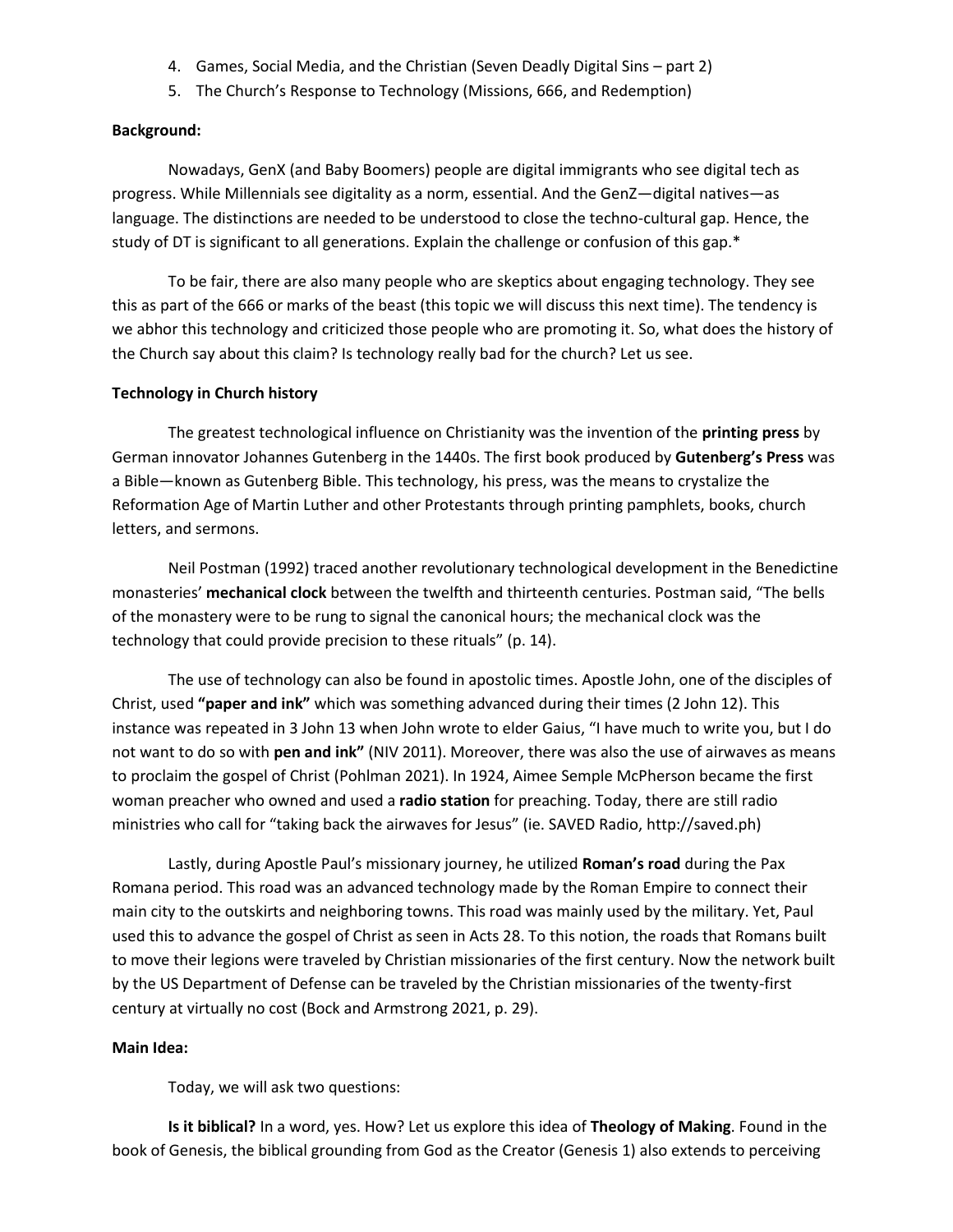humanity as *imago Dei*. Humanity as the image of God bears the calling to create, rule over, multiply, and subdue all creatures on earth (1:26-28). The beginning of the principle that human beings, as the image of God, are called to be co-creators in this world. Part of this co-creating is the creative development of digital technology for the society which includes the church.

The Bible starts in the Creation narrative (creating the world; Genesis 1) and ends in the New Creation (Revelation 21-22). God commanded Adam to give or "create" names for the animals (Genesis 2:19-20). God created covenantal bonds for redemption starting with Adam and Even (3:15) also known as the *protoevangelium*. Next, God asked Noah to build or "create" an ark to preserve life (6:14-18). Moreover, through Abraham (12:2-3), God will "create" a nation—descendants of Abraham (15:18).

Likewise, God "created" the laws to regulate the Israelites relationship with Him (Exodus 20). He commanded the Israelites to build or "create" the tabernacle in the time of Moses (25:9). Even during the times of David, the king desired to build or "create" a temple which was done during Solomon's time (2 Samuel 7). However, this temple was destroyed, and Israelites were exiled. Nevertheless, during the restoration of the nation, the prophets called the Israelites to rebuild or "recreate" the temple.

The New Testament is also full of creating narratives. Jesus Christ "created" the church as the new covenant family (Matthew 16:18). The Holy Spirit creates "new hearts" (Ezekiel 36:26-27) in the believer's heart and created a "new temple" as the indwelling place of God (Rom 8:9-11). Finally, fast forward to the coming future. On the day of the Lord, we await the New Creation (Rev. 21:1-2).

Therefore, the creation and engagement of technology are means to conform to God as an Intelligent Creator. Next question is…

**Does it Glorify God?** Why is it important to ask this question? In 1 Corinthians 10:31, *"So whether you eat or drink or whatever you do, do it all for the glory of God."* Similar passage in Colossians 3:17, *"And whatever you do, whether in word or deed, do it all in the name of the Lord Jesus, giving thanks to God the Father through him."*

Yes, because it is conforming to God in His creation, and it serves its purpose. To create something is a part of our daily experience. We create decision, you create a meal for breakfast. We create relationships. We are even called to procreate to multiply. Even in the church, we are called to create a worshipful atmosphere. Last year, we thought about Elevate Worship yet our worship music does not compel us to elevate this matter. Sadly, we have been a mediocre when it comes to this. I understand lyrics are essential too, however, if this lyric is not sung and played in a creative musical experience, then we pull it down and make it something that is "just okay."

That is my challenge to our music team. Maybe we can explore new things incorporated with technology. Let us learn from other churches; there are livestreams, prerecorded music, and so on. We should have been elevating, not demoting our worship.

This is of course applicable to our prayer as well. That is why, we will pursue to have a regular church prayer meeting rather than in our small groups, and ladies' prayer meeting only. A church that prays together is a powerful church. We can search for an app that will assist us to collect the prayer requests so we can have the database for this prayer list. Tech as amoral.